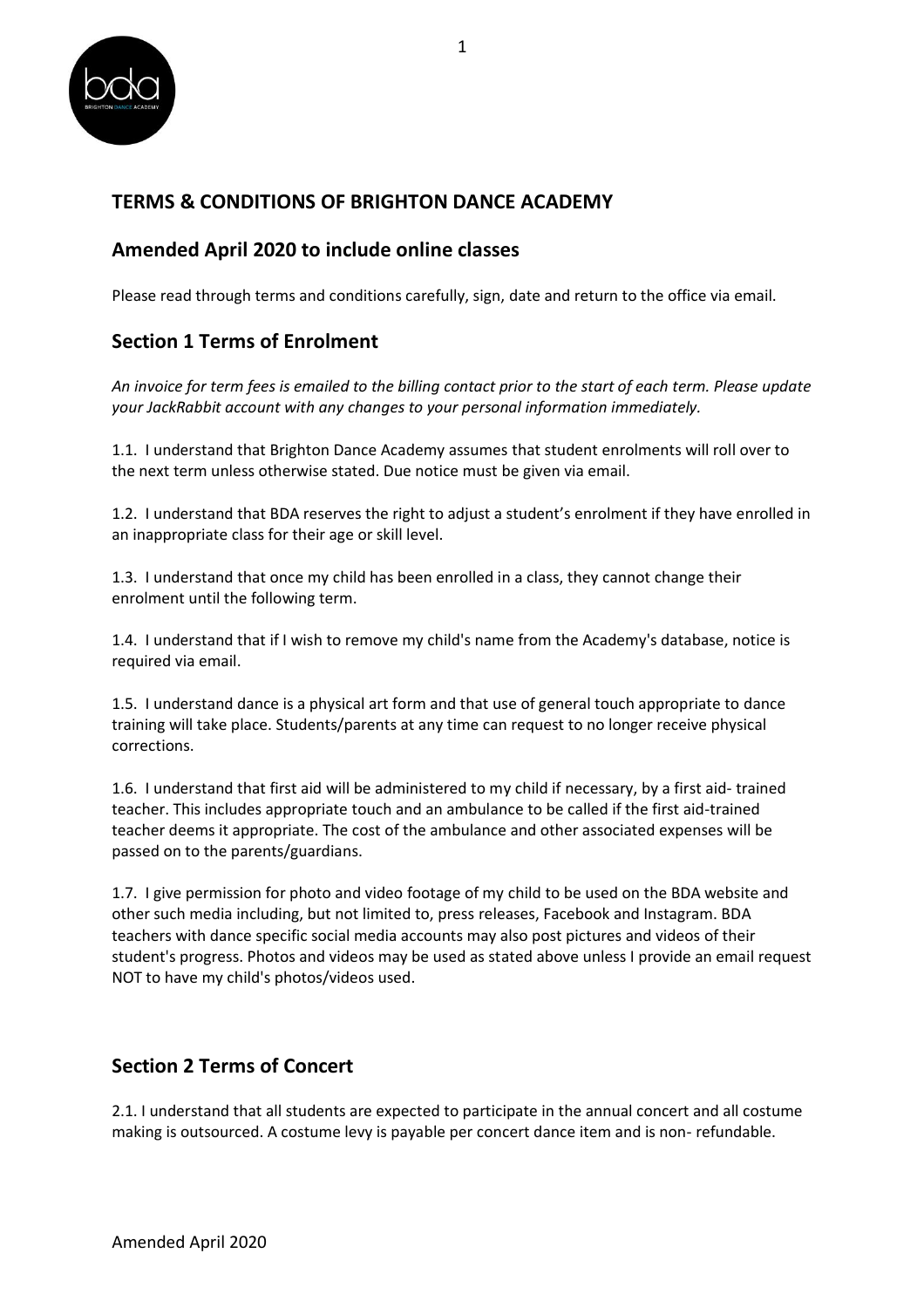

2.2. I understand that if I do not wish for my child to be involved in the concert, I will notify the school during enrolment so that the costume levy can be waived.

2.3. I understand that after Term 3 has started, no changes to concert classes can be made due to concert preparations.

2.4. I understand that if I do not give the office notice before the deadline, a costume will be ordered for my child and will be non-refundable.

2.5. I understand that whilst every effort is made to ensure children do not have the same costume as previous years, siblings may end up with the same costume.

2.6. I understand that there is a minimum attendance policy in place for the concert and that if my child misses 4 or more classes for a particular dance in Term 3 and 4, they will be taken out of that dance. All costumes and tickets purchased will be non-refundable.

2.7. I understand that in exceptional circumstances, pre-arranged absences in Term 3 and 4 are acceptable, however, the students must uphold the conditions arranged by the teacher; failure to do so will result in the student being taken out of the dance. All costumes and tickets purchased will be non-refundable.

2.8. I understand that the concert dates have been published and that all rehearsals are compulsory to attend.

2.9. Any concert rehearsals missed due to exceptional circumstances must be agreed upon with the office ahead of time. If the spacing and/or dress rehearsals are missed without approval of the Academy, students will be taken out of the concert, all costumes and tickets purchased will be nonrefundable.

#### **Section 3 Fees and Payments**

An invoice for term fees is emailed to the billing contact prior to the start of each term. Please update your JackRabbit account with any changes to your personal information immediately.

3.1. I understand that payment is due 14 days after the date of the invoice.

3.2. I understand that a late fee will be charged if fees are not paid within the 14 day period unless a payment plan has been set up prior to this date.

3.3. I understand that I will loose my sibling discount if fees are not paid within the 14 day period.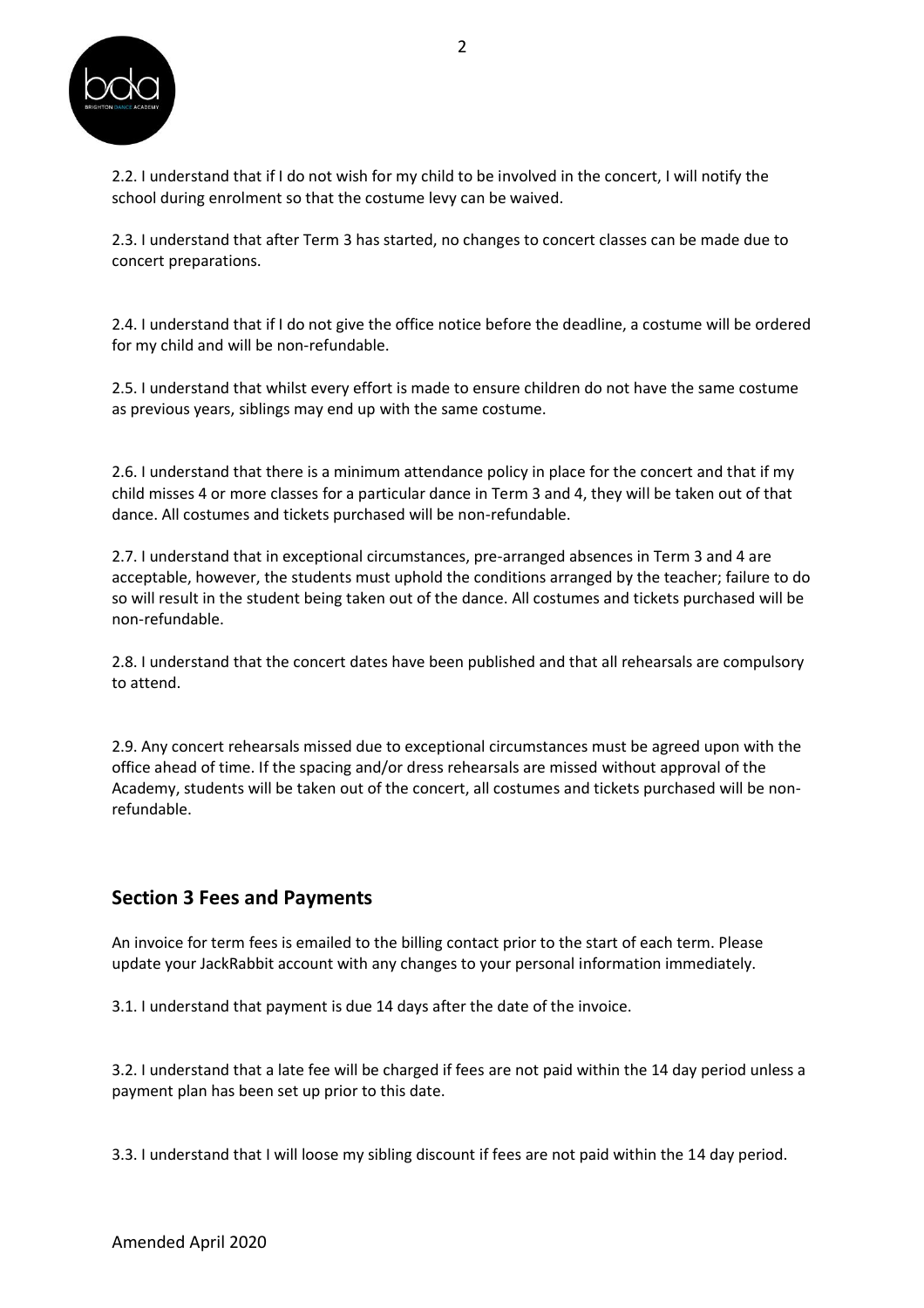

3.4. I understand that once an invoice has been sent out for the following term's fees, I will be held accountable or paying the full amount, even if my child leaves or changes classes mid-term. \*In Term 1 we have a 2 week grace period for students trialling classes of interest & to be placed in the correct level.

3.5. I understand that no adjustment in tuition fees is made for individual classes missed for personal reasons or due to a public holiday, and BDA does not offer make-up classes. Consideration may be given in exceptional circumstances.

Payment methods:

1. If paying independently, payments can be made by credit card, electronic bank transfer or cheque.

2. If setting up Auto Pay, payments can be direct debited from a credit card or bank account 3. If setting up a payment plan, a schedule must be arranged before the invoice due date, via email.

#### **Section 4 Online classes**

By participating in any online classes (pre-recorder or live) with BDA you are agreeing to the following

4.1 Your child has gained your permission to be online.

4.2 It is parent's responsibility to ensure dancers have at least two metres clear space around them, that the floor is clear of any objects or spills, and the surface is appropriate to dance on.

4.3 Where possible, webcams are located in a communal space like a living room - rather than a bedroom. If only a private space like a bedroom is available, you must keep the door open and/or have a parent present for the duration of class.

4.4 Ensure that students are wearing appropriate clothing that is suitable for dance and in no way revealing.

4.5 Understand the sharing of online class invitations and passwords are strictly forbidden.

4.6 Your child participates in these online dance classes at their own risk. You understand that dance is likened to sport and, although rare, injury may occur. Brighton Dance Academy will not be held responsible for any injury that may occur to your child during dance class.

4.7 Each live class will be recorded and archived for 36 months for child safety and insurance purposes.

4.8 Though your teacher may be able to see students, it is not the same as a live, in studio class. Students and parents will have to take more responsibility than usual for the safety of the dance space and movements.